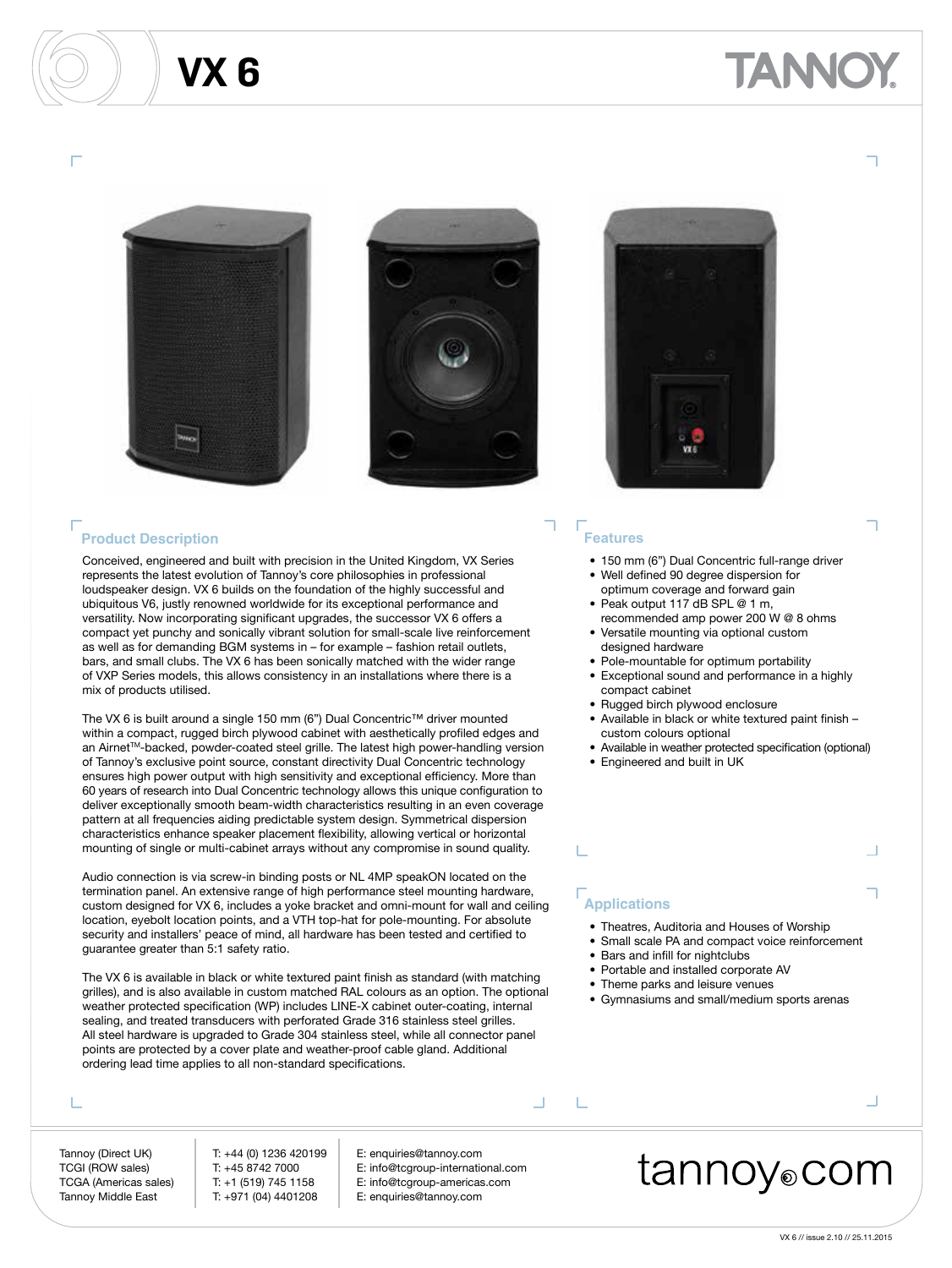Г

## **TECHNICAL SPECIFICATIONS**

| System                                                                    | VX 6                                                           |                                            |
|---------------------------------------------------------------------------|----------------------------------------------------------------|--------------------------------------------|
| Frequency Response (-3 dB) (1)                                            | 92 Hz - 35 kHz                                                 |                                            |
| Frequency Range (-10 dB) (1)                                              | 80 Hz - 45 kHz                                                 |                                            |
| System Sensitivity (1 W @ 1 m) (2)                                        | 91 dB (1 $W = 2.83$ V for 8 ohms)                              |                                            |
| Dispersion (-6 dB)                                                        | 90 degrees conical                                             |                                            |
| <b>Driver Complement</b>                                                  | $1 \times 150$ mm (6") constant<br>directivity Dual Concentric |                                            |
| Crossover                                                                 | Passive 1.6 kHz with dynamic<br>HF protection                  |                                            |
| Directivity Factor (Q)                                                    | 5.6 (averaged 1 kHz to 10 kHz)                                 |                                            |
| Directivity Index (DI)                                                    | 7 dB (averaged 1 kHz to 10 kHz)                                |                                            |
| Rated Maximum SPL (2)                                                     | 111 dB (average)<br>117 dB (peak)                              |                                            |
| <b>Power Handling</b><br>Average<br>Programme<br>Peak                     | 100 W<br>200 W<br>520 W                                        |                                            |
| <b>Recommended Amplifier Power</b>                                        | 200 W @ 8 ohms                                                 |                                            |
| <b>Nominal Impedance</b>                                                  | 8 ohms                                                         |                                            |
| <b>Distortion</b><br>10% Full Power (8.94 V)<br>250 Hz<br>1 kHz<br>10 kHz | 2nd Harmonic<br>2.64%<br>0.223%<br>1.873%                      | 3rd Harmonic<br>0.365%<br>0.458%<br>0.29%  |
| 1% Full Power (2.83 V)<br>250 Hz<br>1 kHz<br>10 kHz                       | 2nd Harmonic<br>0.64%<br>0.062%<br>0.78%                       | 3rd Harmonic<br>0.314%<br>0.436%<br>0.266% |

| Construction                 |                                                                                                                                                                                                    |  |
|------------------------------|----------------------------------------------------------------------------------------------------------------------------------------------------------------------------------------------------|--|
| <b>Enclosure</b>             | 9.2 litre birch plywood, vented<br>and internally braced.                                                                                                                                          |  |
| Finish                       | Textured black or white paint,<br>with custom colours on request.<br>Powder-coated perforated steel<br>grille, Airnet cloth behind.                                                                |  |
| Connectors                   | 1 x speakON NL 4MP.<br>2 x 4 mm binding posts                                                                                                                                                      |  |
| <b>Fittings</b>              | 2 x M6 yoke bracket inserts<br>(4mm allen key),<br>Fixings compatible with<br><b>Omnimount and Powerdrive</b><br>stvle brackets<br>4 x M6 inserts<br>Blanking plate for optional<br>VTH pole mount |  |
| <b>Dimensions</b><br>(HxWxD) | 333 x 225 x 215 mm<br>$(13.1 \times 8.9 \times 8.1")$                                                                                                                                              |  |
| Net weight                   | 5.5 kg (12.1 lbs)                                                                                                                                                                                  |  |
| Shipped weight               | 12.5 kg (27.6 lbs)                                                                                                                                                                                 |  |
| <b>Packed quantity</b>       | 2                                                                                                                                                                                                  |  |

**TANNOY.** 

#### Notes

(1) Average over stated bandwidth. Measured at 1 metre on axis in an anechoic chamber.

(2) Unweighted pink noise input, measured at 1 metre in an anechoic chamber. A full range of measurements, performance data, and Ease™ Data can be downloaded at www.tannoy.com.

Tannoy is committed to a policy of continuous improvement through research and development. Though performance will equal or exceed published specifications, new materials or manufacturing processes could introduce variances. All figures are subject to change without notice. For critical applications, please confirm current specifications with your supplier or visit the Tannoy website at www.tannoy.com.

|                         | <b>Ordering Information</b> |                                               |                                                                                    |                                                                                             |                                                                                                     |  |  |
|-------------------------|-----------------------------|-----------------------------------------------|------------------------------------------------------------------------------------|---------------------------------------------------------------------------------------------|-----------------------------------------------------------------------------------------------------|--|--|
|                         | <b>PACKED QUANTITY</b>      | <b>COLOUR</b><br><b>BLACK</b><br><b>WHITE</b> | <b>MODEL NAME</b><br>VX <sub>6</sub><br>VX <sub>6</sub>                            |                                                                                             | <b>PART NUMBER</b><br>8001 6320<br>8001 6321                                                        |  |  |
|                         |                             |                                               |                                                                                    |                                                                                             |                                                                                                     |  |  |
| tannoy <sub>o</sub> com |                             | E: info@tcgroup-international.com             | E: enquiries@tannoy.com<br>E: info@tcqroup-americas.com<br>E: enquiries@tannoy.com | T: +44 (0) 1236 420199<br>T: +45 8742 7000<br>$T: +1(519) 745 1158$<br>T: +971 (04) 4401208 | Tannoy (Direct UK)<br>TCGI (ROW sales)<br><b>TCGA (Americas sales)</b><br><b>Tannoy Middle East</b> |  |  |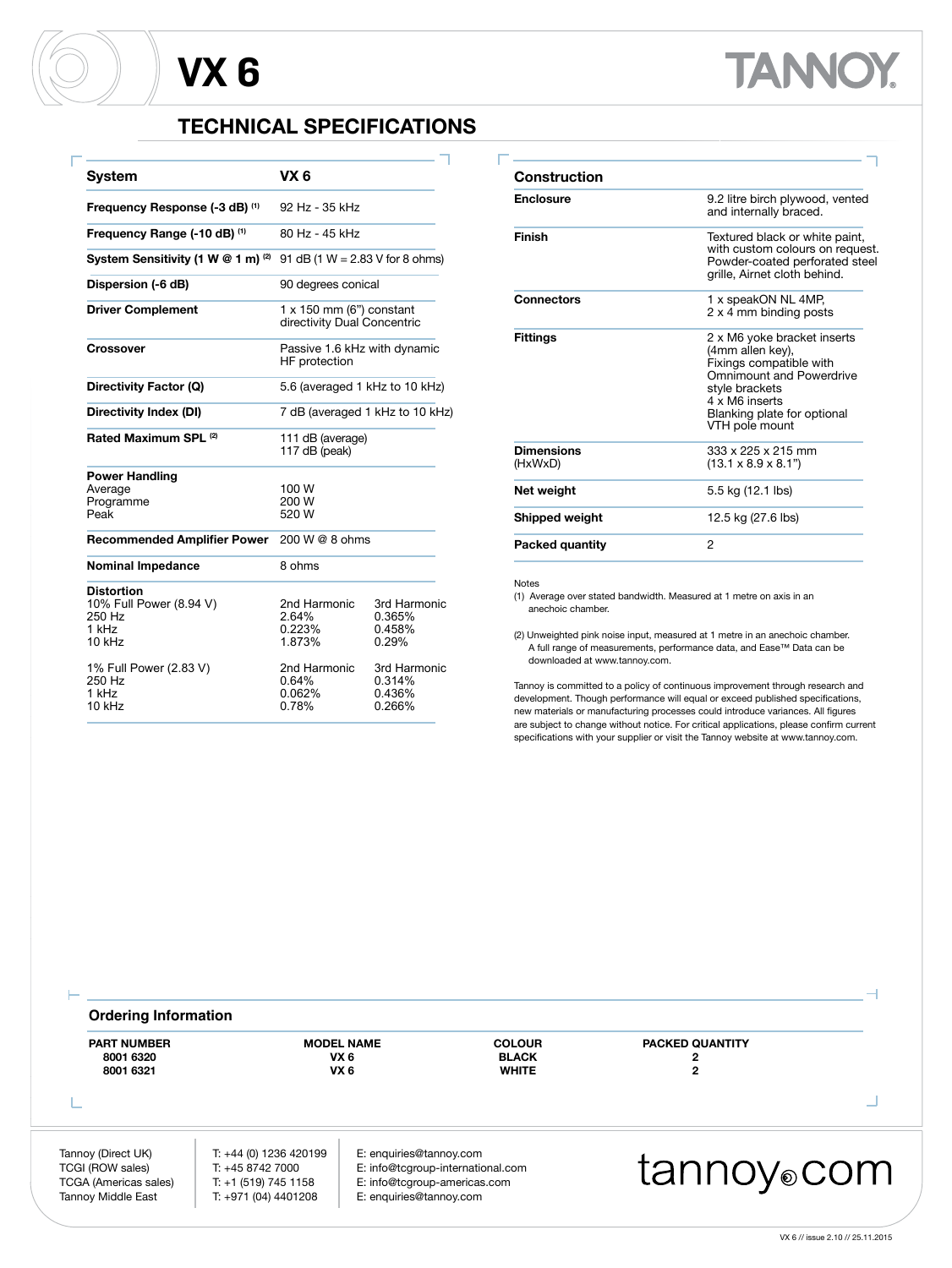# **TANNOY**

### **PERFORMANCE MEASUREMENTS**

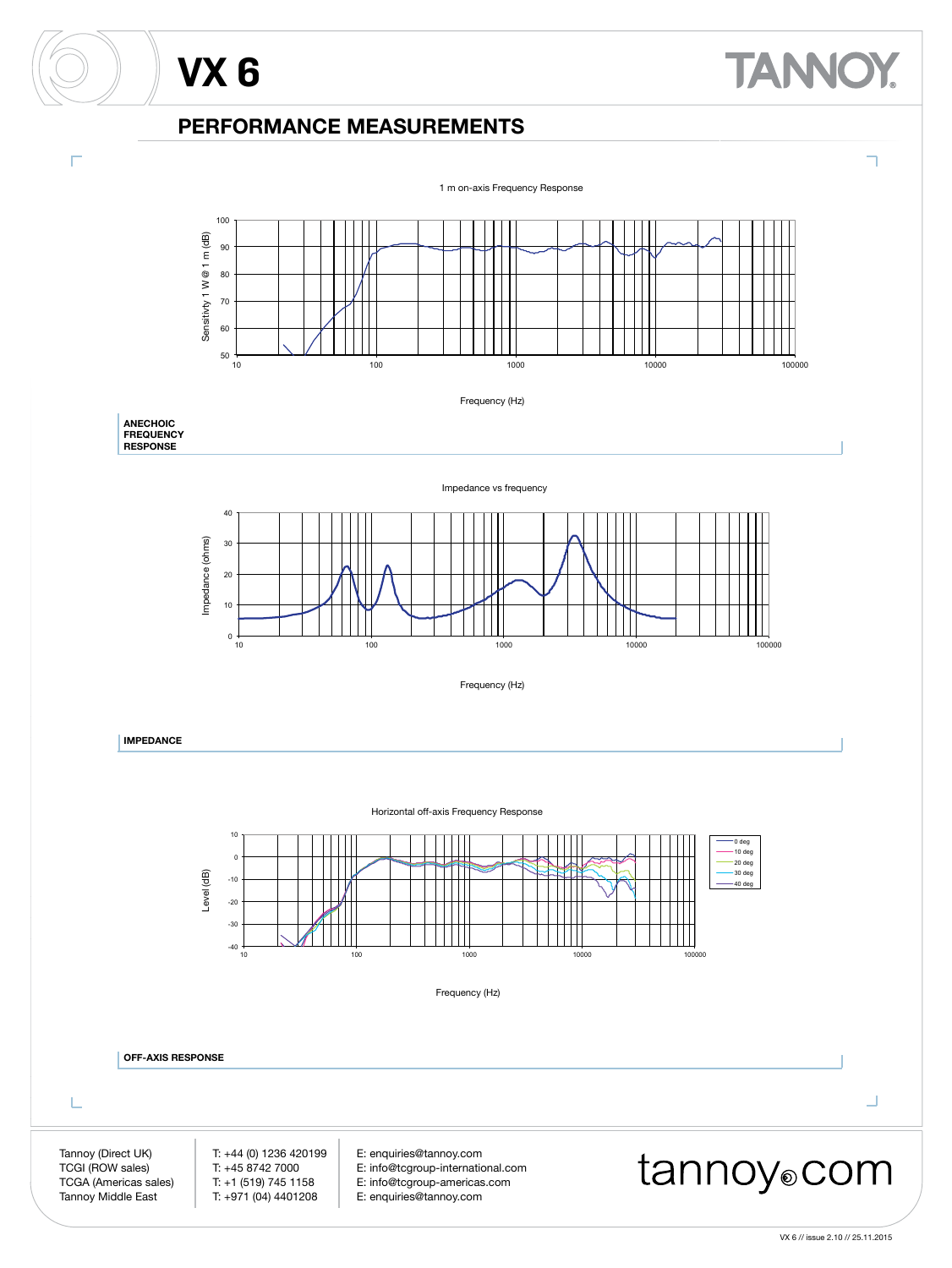## **PERFORMANCE MEASUREMENTS**

**VX 6**

Г



L

Tannoy (Direct UK) T: +44 (0) 1236 420199 E: enquiries@tannoy.com<br>TCGI (ROW sales) T: +45 8742 7000 E: info@tcgroup-internation E: info@tcgroup-international.com TCGA (Americas sales) T: +1 (519) 745 1158 E: info@tcgroup-americas.com<br>Tannoy Middle East T: +971 (04) 4401208 E: enquiries@tannoy.com E: enquiries@tannoy.com

## tannoy®com

 $\Box$ 

**TANNOY.**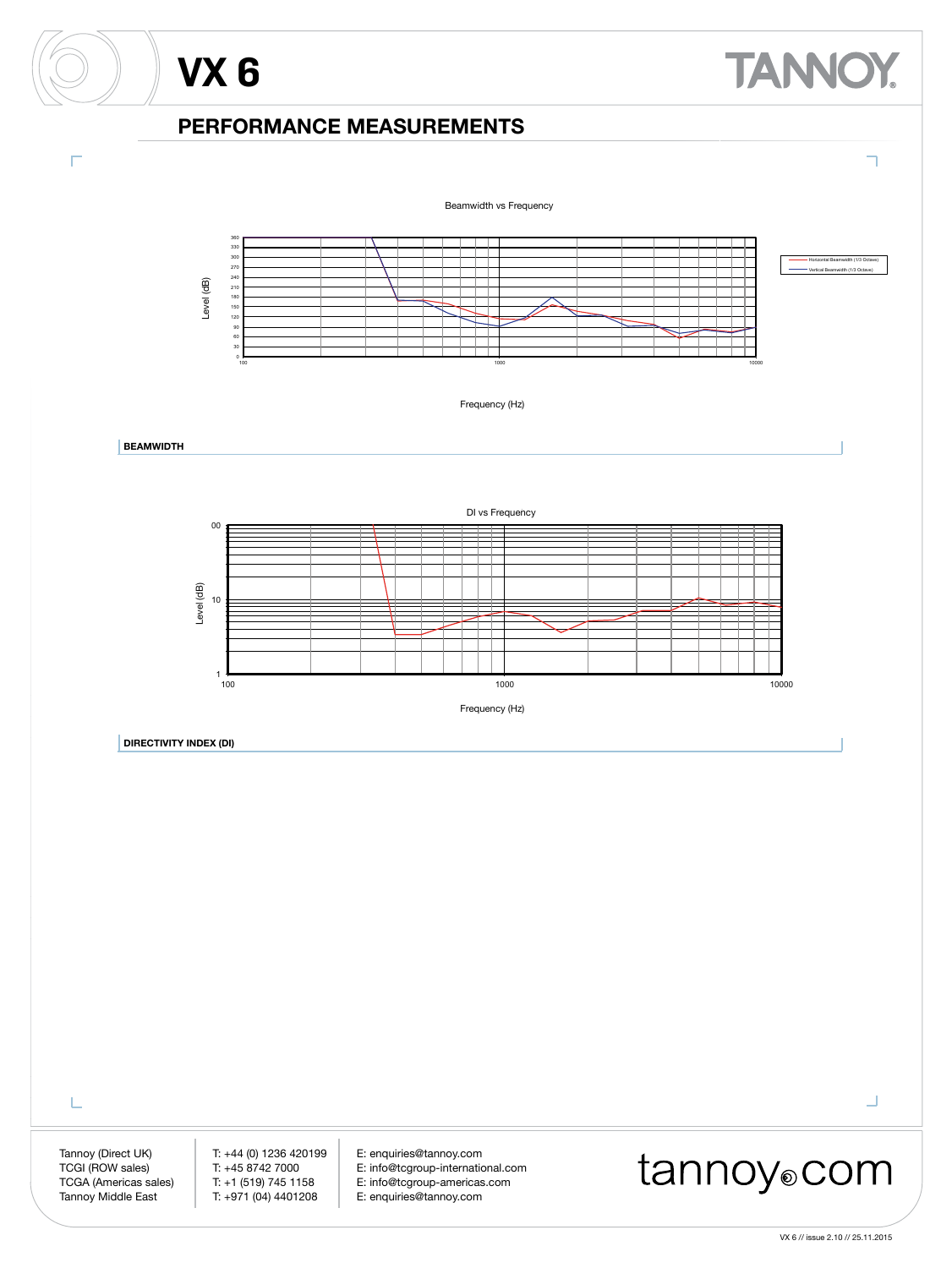

VX 6 // issue 2.10 // 25.11.2015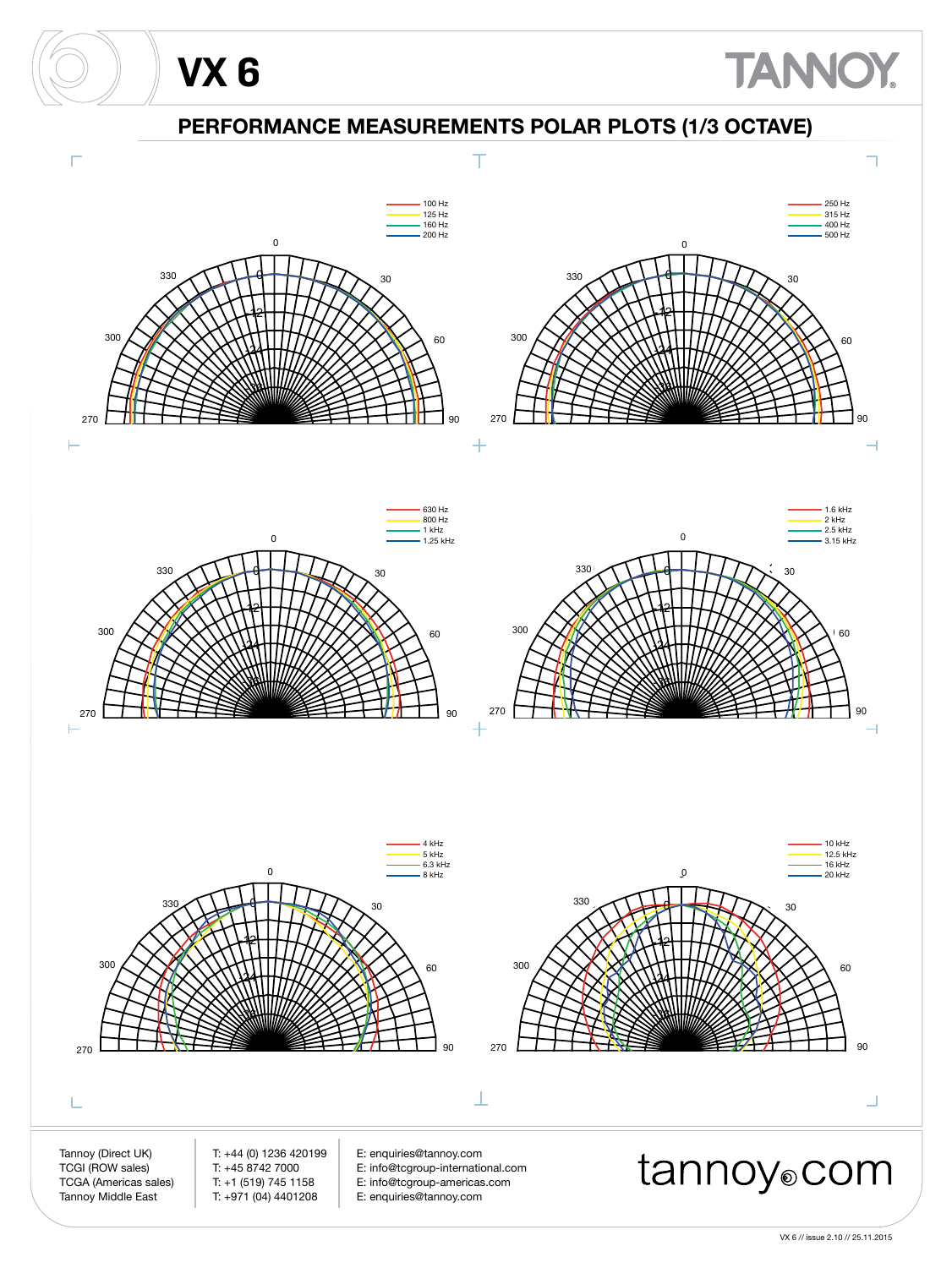

VX 6 // issue 2.10 // 25.11.2015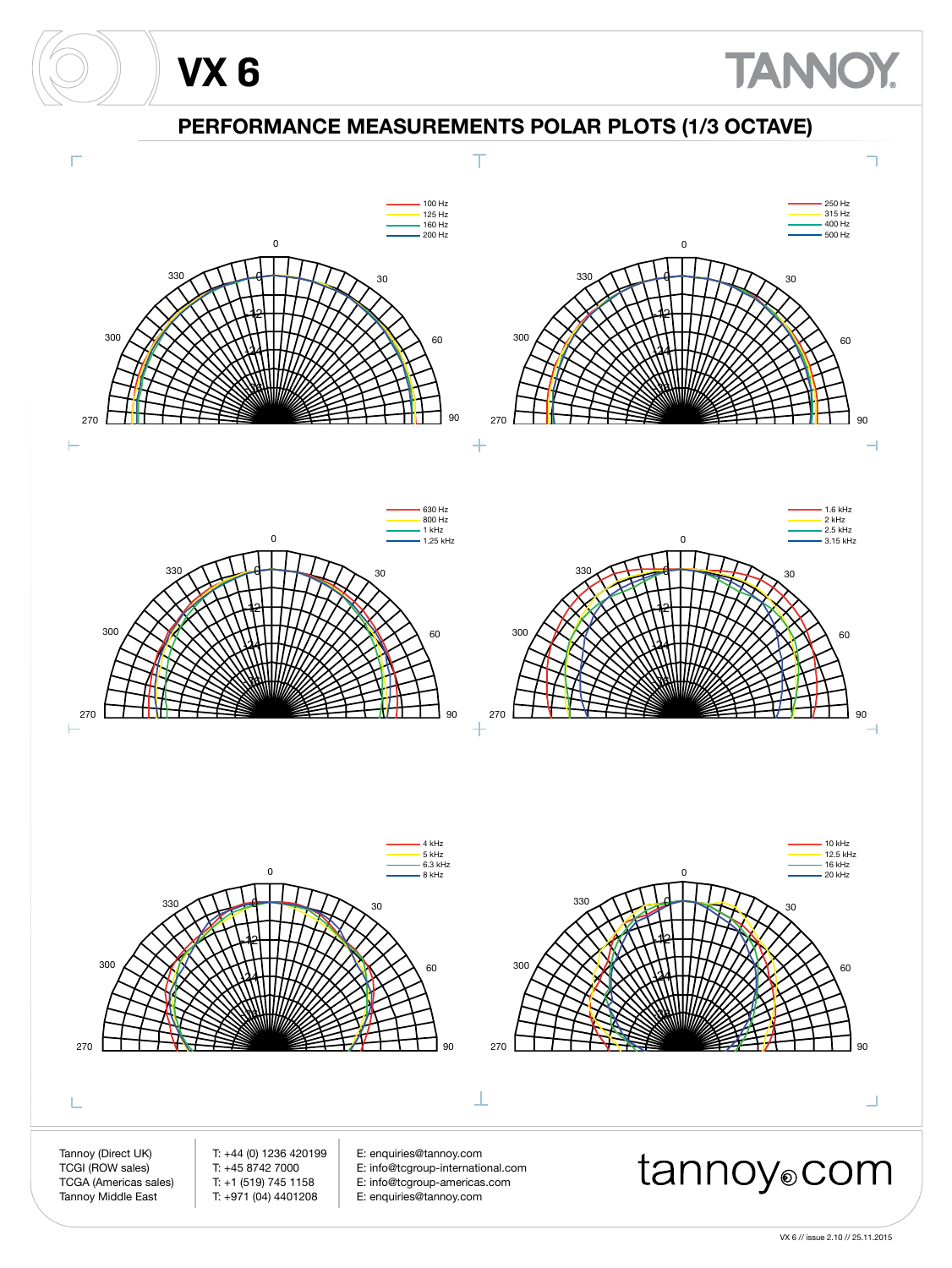Г

# **TANNOY**

٦

### **DIMENSIONAL SKETCHES**













L

Tannoy (Direct UK) T: +44 (0) 1236 420199 E: enquiries@tannoy.com<br>TCGI (ROW sales) T: +45 8742 7000 E: info@tcgroup-internation E: info@tcgroup-international.com TCGA (Americas sales) T: +1 (519) 745 1158 E: info@tcgroup-americas.com<br>Tannoy Middle East T: +971 (04) 4401208 E: enquiries@tannoy.com E: enquiries@tannoy.com

## tannoy®com

VX 6 // issue 2.10 // 25.11.2015

 $\Box$